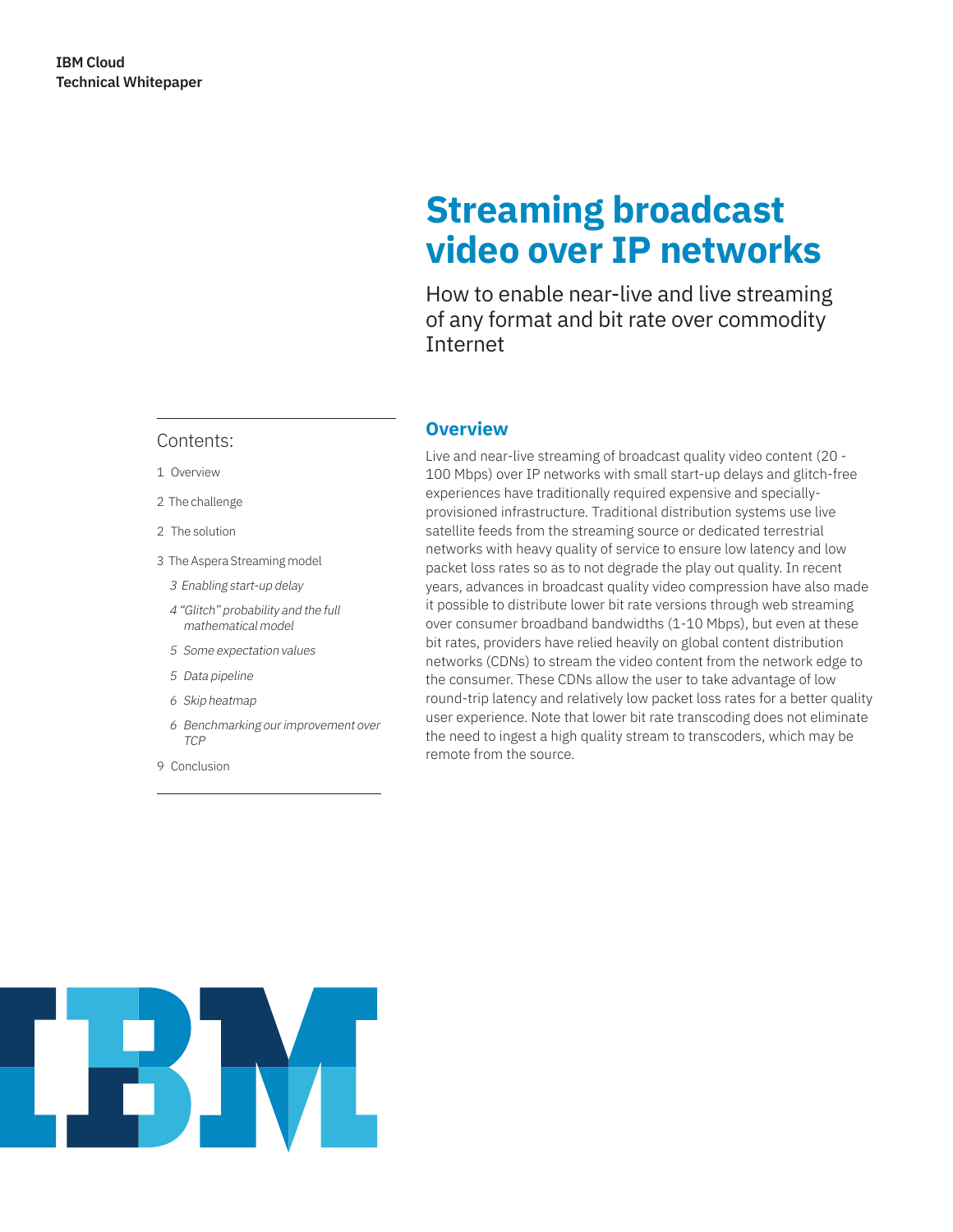# **The challenge**

At both ends of the spectrum — broadcast quality ingest and remote play out, as well as consumer web streaming — the media enterprise and, indirectly, the consumer pay a heavy premium in infrastructure costs to minimize the network factors that degrade the play out experience, such as network round-trip time and packet loss. This cost is burdensome in any media application or service, but is especially impractical in live and second screen experiences for events that occur only once. One time events, such as sport events, movie premieres, concerts, operas, etc., cannot as easily justify the investment associated in erecting dedicated infrastructure for direct distribution, or amortize the CDN costs over long periods of viewing. Additionally, there exist practical constraints that make it difficult to employ CDNs for direct distribution in many second screen applications; media needs to flow through distant cloud services where scale out properties of the cloud computing platform are necessary for concurrent transcoding of the live stream for several formats. Thus, more often than not, content providers are left to over-provision infrastructure for such live events as a precaution, and pay higher costs.

The need to ingest and distribute live media over low-cost, wide area IP networks, and with the option to go through distant cloud-based transcoding platforms has created a significant technology void. This is not just an opportunity for small incremental advantage solvable through adaptive bit rate "down sampling", or clever buffering schema – instead, this calls for a fundamental solution.

Traditional TCP-based transport approaches such as adaptive bit rate streaming over HTTP have a significant bottleneck in throughput over commodity Internet WANs. The best case transfer rates for live HTTP streams over a commodity Internet WAN path between South America and Europe (200 milliseconds round-trip time) is 2 Mbps, and with worst case internet packet loss rates ( $\geq$  2%), falls to < 1 Mbps. A 10 Mbps live ingest stream transported with TCP simply isn't possible over these distances. And for higher video bandwidths or more distant delivery, the gap between realizable throughput and required play-out rate widens.

# **The solution**

IBM Aspera's FASP transport technology is a patented bulk data transport widely utilized in digital media for achieving highly efficient, high-speed bulk media transfer over IP networks, with efficiency independent of distance and quality (round-trip latency and packet loss). However, the Aspera FASP architecture originally had no suitable application interface for transporting live data. In contrast with bulk file-structured data (e.g. VoD), live stream data need be delivered to the play out application in the same order it was passed to the transport tier. This ordered delivery constraint required Aspera to innovate a new byte streamlining capability in its transport platform on top of the FASP datagram delivery protocol. The resulting protocol is a fully reliable bulk data streaming protocol that delivers data and video streams over Internet WANs including minimal buffering or glitches, and with negligible start-up delay. In this paper we describe the underlying protocol design and statistical model that predicts the streaming performance and we demonstrate through real world measurements the resulting quality in live video delivery that creates radically new possibilities for live streaming video. Media companies can achieve long distance ingest, remote play out, and even distribution of live video to play out systems running Aspera Streaming without the assistance of CDN edge technology, "game changing" capabilities that could ultimately revolutionize the transport of live video.

Aspera has productized its streaming technology as part of the IBM Aspera Streaming solution. It is also available as an embeddable gateway to replace TCP porting, or as SDK bindings available for C/C++, .NET, and Java for use in third-party applications. The first production use case delivered live video during the World Cup in a pioneering second screen system that captured 14,000 hours of live video from multiple camera angles, ingested this video in real time using Aspera FASP from Brazil to an AWS cloud storage for live transcoding, ultimately yielding approximately 3 million minutes of transcoded content served by broadcasters, and ultimately to consumers. Subsequently for the 2018 Men's World Cup, the Aspera Streaming technology integrated into Telestream's Vantage and Lightspeed Live products delivered about 4000 hours of HD and UHD live feeds (nearly two petabytes of video) from all 64 World Cup matches in Russia to remote production teams in Los Angeles in near real-time — over unmanaged IP networks. An expanded deployment of the Aspera Streaming solution was used for the 2019 Women's World Cup in France.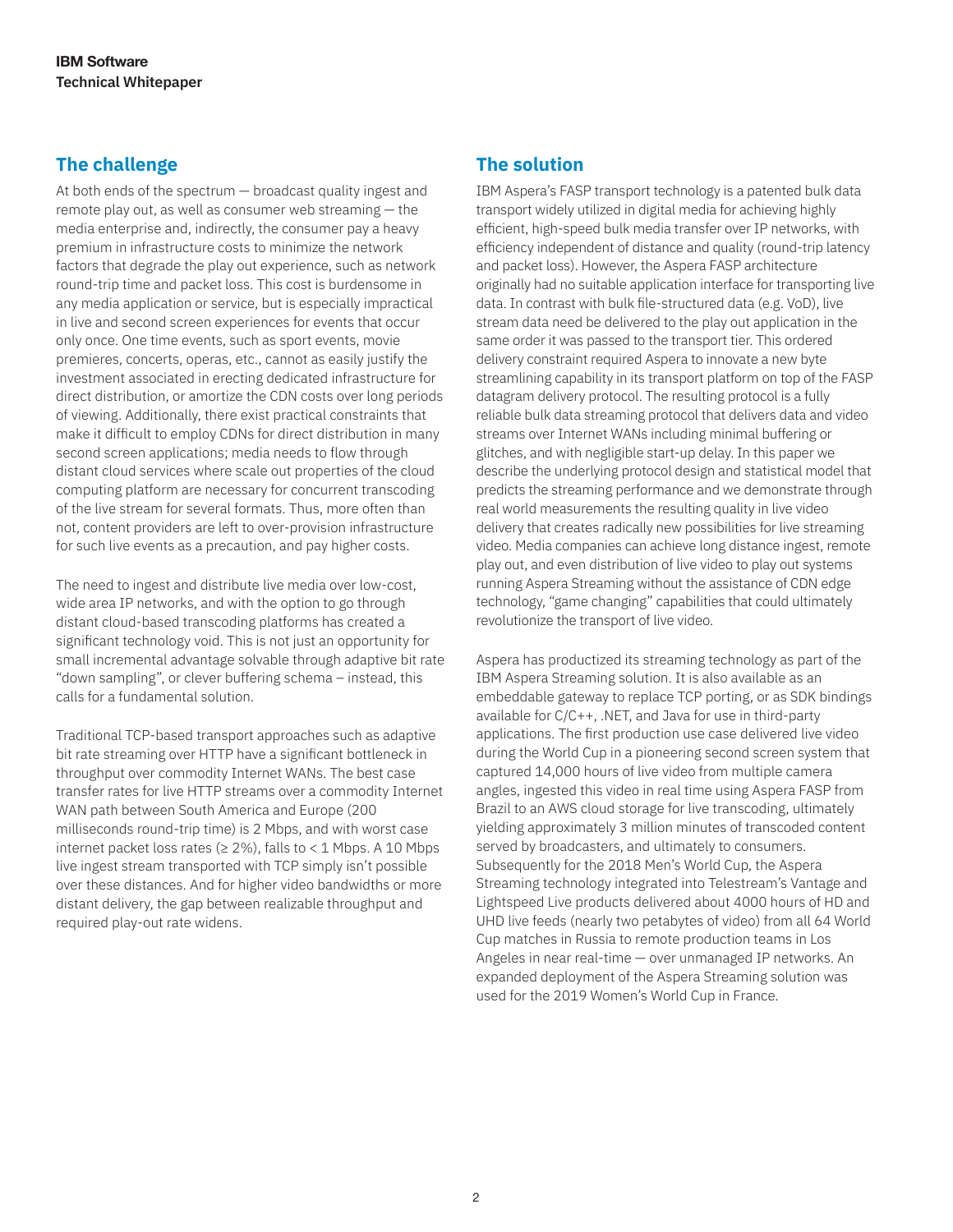We begin with a tour of the mathematical model that underlies the protocol, and predicts its efficiency. We then generate live stream data on networks similar to those described above to compare to our expectations—200 ms delay, 2% packet loss— and three representative bit rates (6 Mbps, 10 Mbps, 40 Mbps). These actual transfer data sets confirm both our model, and the transfer protocol as bona fide solutions to the streaming video challenge. We end with some simple visualizations to expose the hard numbers that Aspera's streaming technology achieves in terms of skips per second of video playback.

## **The Aspera Streaming Model**

Consider a live video stream being "played out" over a wide area IP network. Viewers react to two important measures of "quality" — how long the stream takes to start playing (the start up delay), and whether the stream plays smoothly or "glitches"/"buffers" waiting for the expected next data to arrive (the "glitch" probability). Our formal evaluation of the Aspera Streaming model in this section considers both facets of quality.

## **Enabling Start-up Delay**

Let's start with quantifying the start-up delay. If all of the packets that comprise the video stream were to always arrive at the play out location on the initial attempt, to determine the delay before play out begins, we would need only ask, what is the One-Way-Transfer time for the network? Simply knowing that time would determine how long the first packet in the stream would take to arrive, and all of the remaining packets would also arrive precisely in time for the player. However, IP networks are imperfect and merely "best effort" by design: packets are lost or delayed in transit and there is no guarantee that any packet will arrive at its destination on the first attempt or at any particular time!

Assuming a typical full duplex intercontinental IP network with a 200 millisecond round-trip time (RTT) and one way propagation delay (OWD) of 100 milliseconds and loss probability of 2% in each direction, for a reliable delivery protocol like HTTP over TCP, the transmission rate has been shown to collapse to an effective rate of less than 1 Mbps, due to the congestion windowing protocol of TCP that reduces the sending rate aggressively in response to packet loss. Thus "live" transmission and play out of data stream rates greater than 1 Mbps using TCP based protocols is impossible at such network distances because start-up delays to compensate are unbearably long.

The Aspera FASP protocol, however, has a reliability algorithm fully decoupled from its congestion avoidance algorithm and independent of round-trip delay. If data is dropped, the Aspera FASP receiver requests retransmission of dropped packets by the sender, and does not slow down its the sending rate; packets are retransmitted along with new data at the effective bandwidth rate of the channel. So, if the Aspera FASP design principals hold for in-order stream data, we can predict precisely how long we need to wait for a video stream to begin.

For example, we conclude that for a live stream over a WAN with 2% packet loss, on average, only one in every 50 data blocks will be dropped, and for 50 blocks to arrive, we need to wait only the OWD time, plus the time to retransmit a block, 1 round trip time (RTT). While close to accurate already, this doesn't entirely capture the story. Let's scale up a bit.

Consider 2500 blocks to be sent. 2% of these blocks are expected to drop, i.e. 50. For each of these 50 blocks, we have two possibilities:

Capability details are highlighted below.

- The message requesting block retransmission sent by the receiver to the sender could be dropped in transit. This may occur with probability 2%
- The retransmitted block might be dropped on its second trip. This may occur with probability 2%.

One can readily compute that we expect 1 of our 50 blocks to be dropped a second time, and 1 of our retransmission requests to be dropped. How would this in turn affect the stream delivery time? Of all blocks, we would expect 2450 to arrive on time, that is, after the OWD time. We expect 48 to arrive after the retransmission request. This is 1 RTT plus 1 OWD. For the two remaining blocks (the double dropped blocks), their arrival delay will suffer another RTT; arrival will occur in 2 RTT + 1 OWD.

Finally, we consider the special case that if the final block's retransmission request is dropped, the Aspera FASP protocol will detect this case and one RTT later, send another retransmission request. Then the block is retransmitted successfully (with 98% likelihood). This entire process takes 1 RTT + 1 RTT + 1 OWD. Thus, we have two blocks arriving after 2 RTT + 1 OWD. To give a sense of this in human time, RTT in our model network is 200ms, and OWD is 100ms.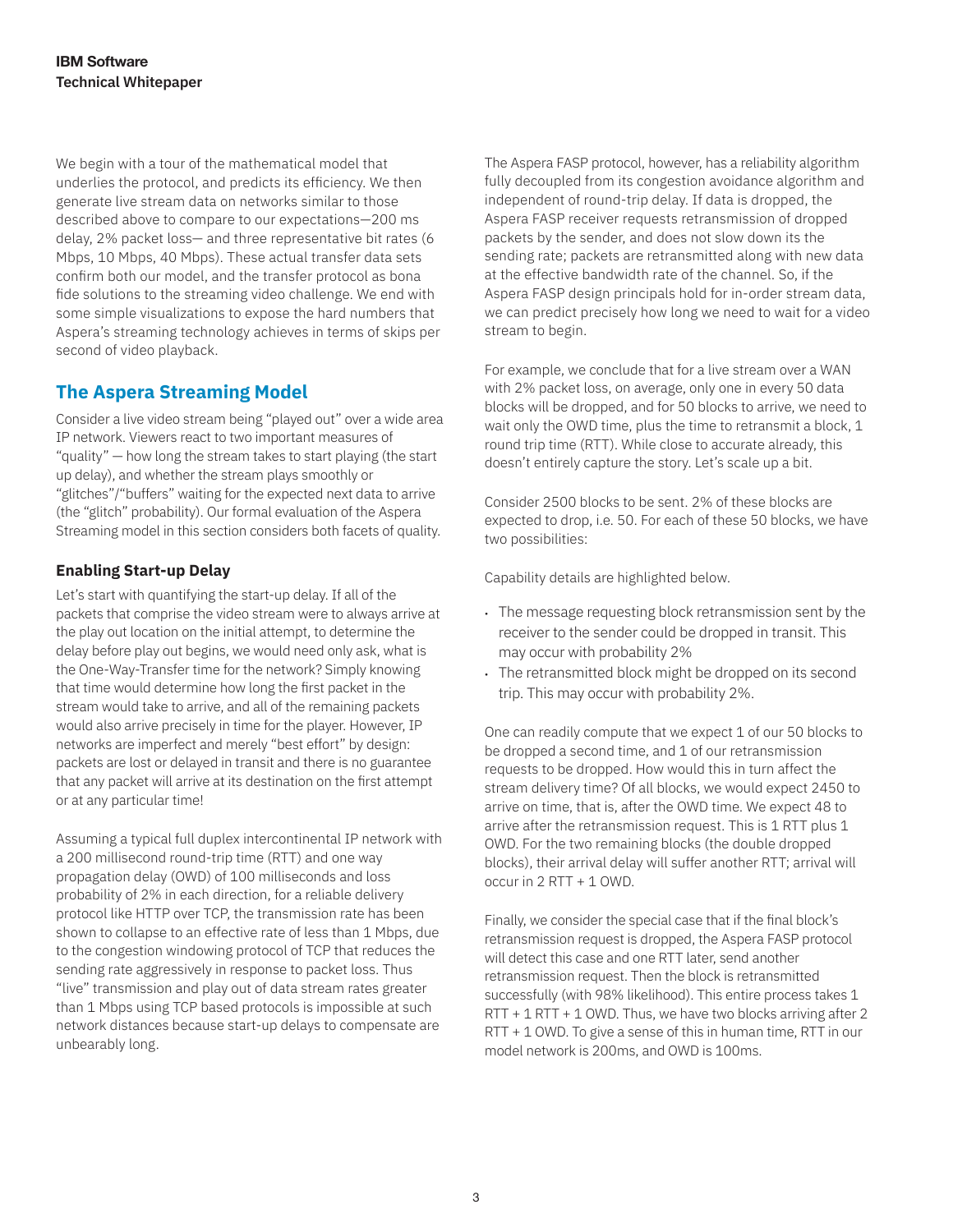Thus, in 2500 blocks, all but two arrive within three-tenths of a second, and the last two, in three-fifths of a second. This means that we can ensure a worst-case start up delay of only three-fifths of a second, assuming Aspera's streaming technology can continue to deliver data at the play out rate and with no data pre-buffered in reserve.

Lest these predictions of block numbers seem sleight-of-hand, consider the actual calculated number of blocks for some sample tests. For 6 Mbps data streams, 547 blocks are sent per second; for 10 Mbps streams, 911 blocks are sent per second, and for 40 Mbps streams, 3641 blocks are sent per second. Compare these numbers with the sample numbers described above, and you'll get an immediate sense on the performance we are expecting. Later we will show some real data to compare, but for now, these are concrete numbers to keep our feet on the ground.

## **"Glitch" Probability and The Full Mathematical Model**

The more interesting question in characterizing the streaming performance is how to know the probability that the live stream will "glitch" during playback because the next expected data is not available to the player, and how much additional start up delay is needed to ensure enough data is stored in reserve to prevent this given the network conditions. To formalize this, we set out to compute a probability model for "skipping" a frame. Specifically, we want to know the probability that a skipped block will not be received in time for its expected playback.

First we need consider how the Aspera FASP datagram size equates to playback time. Video is delivered in a number of frames per second (the 'framerate') and has a number of bytes per frame. For one second of live video, the number of data bytes Aspera will send is framerate multiplied by framesize. In other words, Aspera's transmission rate in bits per second equals video framerate multiplied by framesize multiplied by 8. We assume also that Aspera's streaming transport reads the video stream from the video source in "readchunks" of a known size, and delivers these chunks to the receiving player application in order (while individual blocks within the chunks may arrive out of order). It turns out that the size of the chunk has no affect on the formal model.

To determine the probability of a "glitch" in the live transmission, we need to first compute the probability P of waiting a number M RTTs before the next needed chunk arrives and then normalize M for the playback rate of the video.

Note: The absolute baseline for any block to travel the network is 1 OWD. For this reason, we normalize by this OWD and don't include it in all of our computations. When we say "wait M RTTs", we always mean "wait M Rtts after the first OWD".

The probability model is an iterated probability of a single block failing. For streaming files, order matters, and thus the delay of playback is the result of a packet being dropped multiple times.

The probability of waiting one RTT for one block is P, i.e. the probability that one block is dropped. The probability of waiting two RTTs for one block is  $P^2$ , or, the probability of that block being dropped, and then being dropped again. This may be iterated for M RTTs.

Hence, the probability of a block not being received in M RTTs is  $P^{M+1}$ . The index change is to reflect precisely how many RTTs are needed to receive the block, i.e. the block arrives within M RTTs.

From this we can see that the probability that a block will be received in M Rtos is 1 − PM+1. Now given two blocks, the probability that we receive the first block within M RTTs, AND we receive the second block within M RTTs is the product of their individual probabilities. This is because each block transmission is an independent event. Whence:

$$
P(M,2) = (1 - P^{M+1})(1 - P^{M+1}) = (1 - P^{M+1})^2.
$$
 (1)

Now, assume N is the number of blocks in a single readchunk. By this we mean N is the readchunk size divided by the block size. This unit represents the minimal number of blocks to begin playing.

Now, the probability of receiving N blocks in greater than M RTTs is

$$
P(M,N) = 1 - (1 - P^{M+1})^N
$$
 (2)

This is a result of the previous fact: that receiving all N packets in M RTTs is the product of their individual probabilities.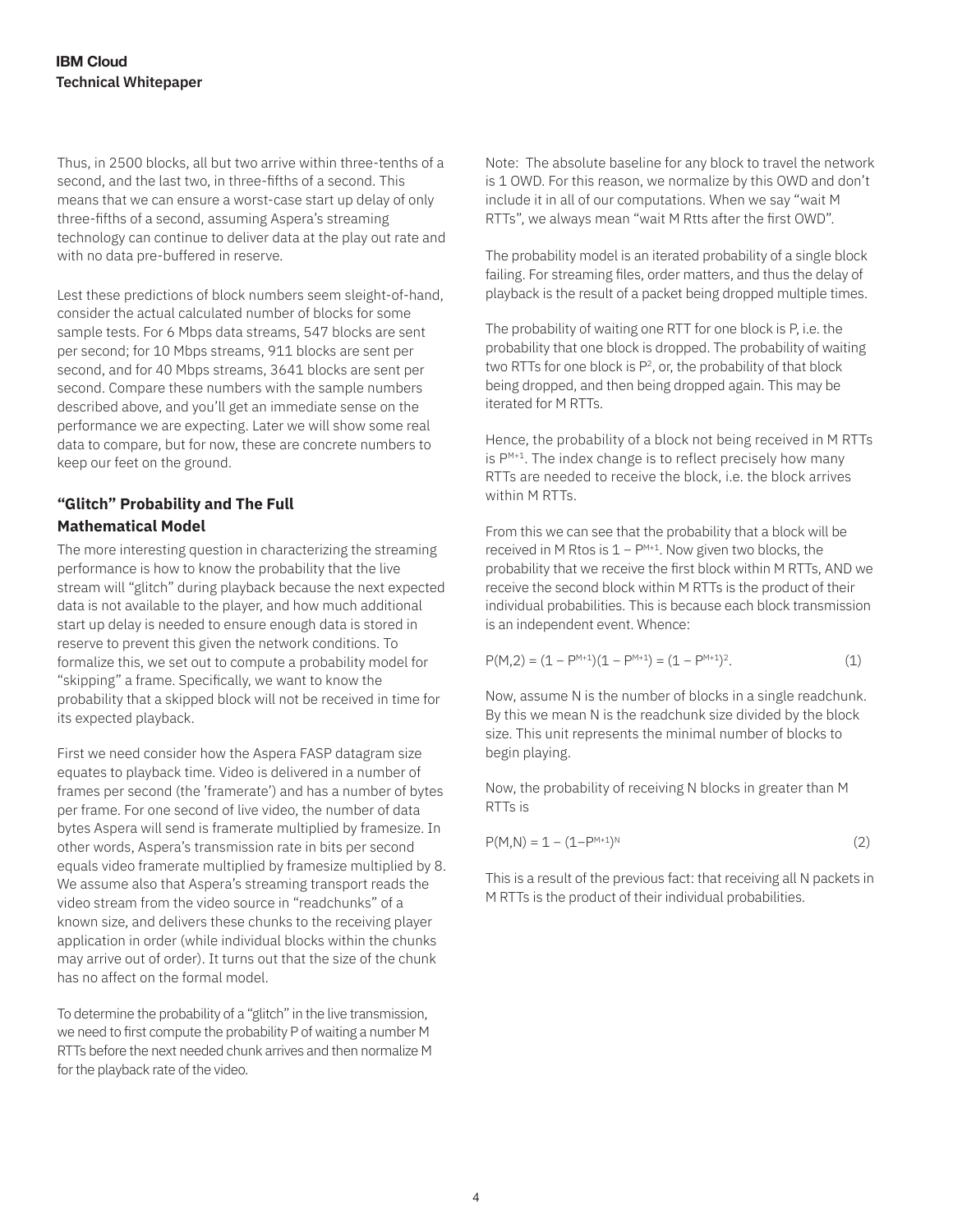## **Some expectation values**

To test our theory we ran a number of experiments to create a dataset consisting of 100 transfers of 30 seconds of video, using two host computers connected over an IP network (10 Gbps Ethernet end-to-end) via a network emulation device configured with 200ms round trip delay and 2% packet loss. We created data streams at 40, 10, and 6 Mbps via netcat to serve as representative video bit rate examples. We assumed that the available bandwidth capacity of the network was greater than the data stream rate and configured the emulated channel bandwidth to 50, 15, and 10 Mbps respectively. Finally, we captured the arrival timestamps of all packets at the Aspera Streaming receiver host and recorded the arrival rate for original and retransmitted packets by block number and by readchunk for our analysis.

For our three cases of 40 Mbps, 10 Mbps, and 6 Mbps we estimate 3641, 911, and 547 blocks per readchunk, where we assume the readchunks are 1 second long, assuming a block size of 1464 bytes. We assume that all streaming applications can have a 1 second start-up delay and thus pre-buffer one chunk of one second duration, which translates to 5 RTTs on a 200ms network. We assume a packet loss probability of 2%, and calculate the probability that any 1 chunk will be delayed more than the 1 second of buffer and cause a "glitch" as follows:

|  |  | $P(5, 547) = 1 - (1 - .025)547 = 0.00000175$ | (3) |  |
|--|--|----------------------------------------------|-----|--|
|  |  |                                              |     |  |

 $P(5, 911) = 1 - (1 - .025)911 = 0.00000292$  (4)

 $P(5, 3641) = 1 - (1 - .025)3641 = 0.00001165$  (5)

After running 100 tests of 30 seconds of live data(30 chunks) the probability of a "skipped" chunk is as follows:

| $0.00000175 \times 30 \times 100 = 0.00525$ | (6) |
|---------------------------------------------|-----|
| $0.00000292 \times 30 \times 100 = 0.00875$ | (7) |
| $0.00001165 \times 30 \times 100 = 0.03495$ | (8) |

This data tells us that with a one second buffer, at 6 and 10 Mbps, we should skip less than 1% of the time, and even at 40 Mbps, we should skip less than 4% of the time.

| Video bit rate | Time before expected skip |  |
|----------------|---------------------------|--|
| 6 Mbps         | 6.6 days                  |  |
| 10 Mbps        | 3.96 days                 |  |
| 40 Mbps        | $\vert$ 0.99 days         |  |

Our tests of Aspera Streaming experimentally confirm these bold claims. We see exactly as predicted, zero observable skips, and the majority of frames arrive ahead of time, suggesting the buffer time can be reduced under a second (on the order of 0.5 seconds).

## **Data pipeline**

In our experiment we record the arrival rate of blocks of data including the following five fields:

Timestamp–Time since last block–Full block size–Payload size–Block Number–Original or Retransmission

All times are computed in microseconds. We ran 100 transfers of 30 seconds duration, aggregate the data and calculate the "lateness" of each block (original or retransmission), where the lateness is given as:

Lateness = FinalRexTime–SenderTime–OneWayDelay,

Where FinalRexTime is the timestamp of the Received Retransmission, and SenderTime is the timestamp when the corresponding original block was sent. Thus, the Lateness is the amount of time passed between the sender originally trying to send, and the final time the block is successfully delivered to the receiver, less the OWD.

The RexCount is computed by counting the number of retransmission requests for that block sent on the receiver side.

We expect that

 $RexCount \times RTT \le Lateness.$  (9)

From this dataset, we generate our scatterplots (figures 1, 2, and 3). These scatterplots display test number vs. lateness on a per block basis. Some immediate, but important observations:

- There is no statistically significant correlation between test number and lateness.
- The vertical bands in the data, cluster exactly into the expected regions predicted by the FASP protocol.
- Our predicted probabilities are manifest in the dataset.
- We have no inexplicable delays.

#### **Skip heatmap**

Rather than visualize the absolute values of lateness on a per block basis, we want to frame this data in terms observable by users. Specifically, we want to look at the lateness on a perreadChunk level. Humans don't see when a block is late –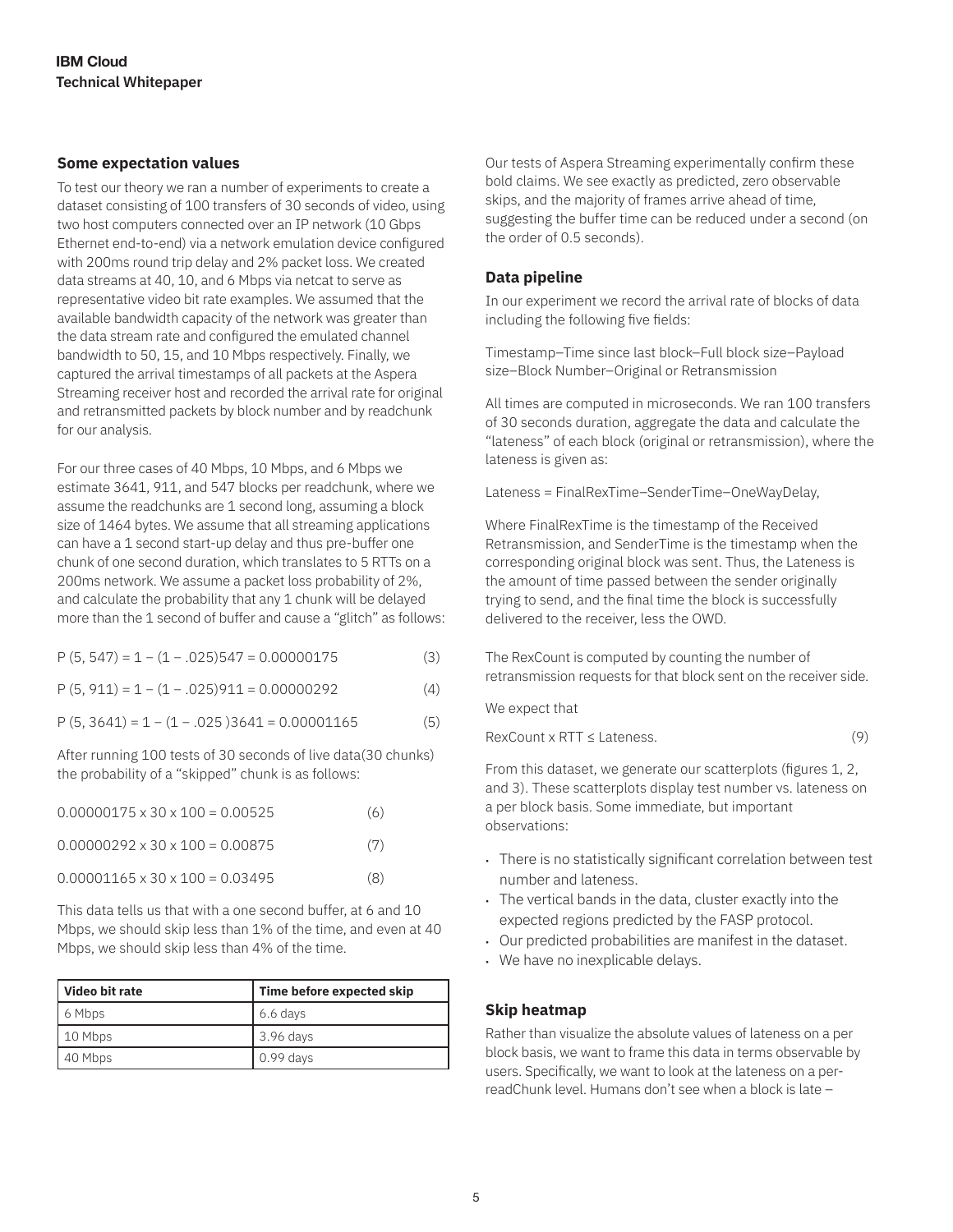instead they see when a block is so late that the video skips. The readChunk abstraction bridges us from what we see, to what is happening at the protocol level. Heatmaps are a visual technique for associating regions to values, and are an excellent tool for identifying values above a certain threshold. In our case, we will use white—or "hot"—squares to refer to readchunks that are troublesome. Green squares—or, "cool" squares—designate readchunks that arrive close to the minimum possible dictated by network conditions. Our output will appear as a matrix of squares, where rows correspond to individual tests, and columns indicate the index of the readchunk in the video. We will hope to see primarily green; as the squares grade to white, the corresponding readChunks are arriving later. We now need the data in a very different form:

#### TestNum — ChNum — Lateness

Again, TestNum and ChNum are as before, however Lateness is computed differently. We want to see how long the entire readChunk will take to arrive. We can't simply look at the timestamp of the last block in a readchunk and subtract the timestamp of the first block, because this doesn't respect the possibility that some block retransmissions will come later. So we look at the latest arrival of any block in the readChunk, and subtract from this time the first arrival time. This tells us how long the block took to arrive. We subtract the readChunk's index times the buffer time to convert this value to a comparison to when it was expected.

#### In symbols,

ChunksLastRexTime − ChunksFirstTime − BufferTime x  $(ChNum) = ChunkLate.$  (10)

We see excellent performance. In the three test case scenarios we see performance as predicted by the theoretical model. We see in Figure 4 almost exclusively green, and even better, a dark green, close to ideal. Nothing in our testing suggests our model was overoptimistic, and to the contrary, provides us with evidence that we can effectively operate under these assumptions.

#### **Benchmarking our improvement over TCP**

The TCP protocol underlying HTTP adaptive bit rate streaming protocols behaves quite differently from the Aspera streaming technology and is not directly comparable under this model. TCP's congestion avoidance algorithm slows down so aggressively with packet loss that much longer start-up delays are necessary for live streams. For near-live use cases, a huge delay is problematic. To quantify the difference, we show show the kind of startup delay anticipated, for direct comparison to Aspera.



*Figure 1 – 6 Mbps Lateness Scatterplot*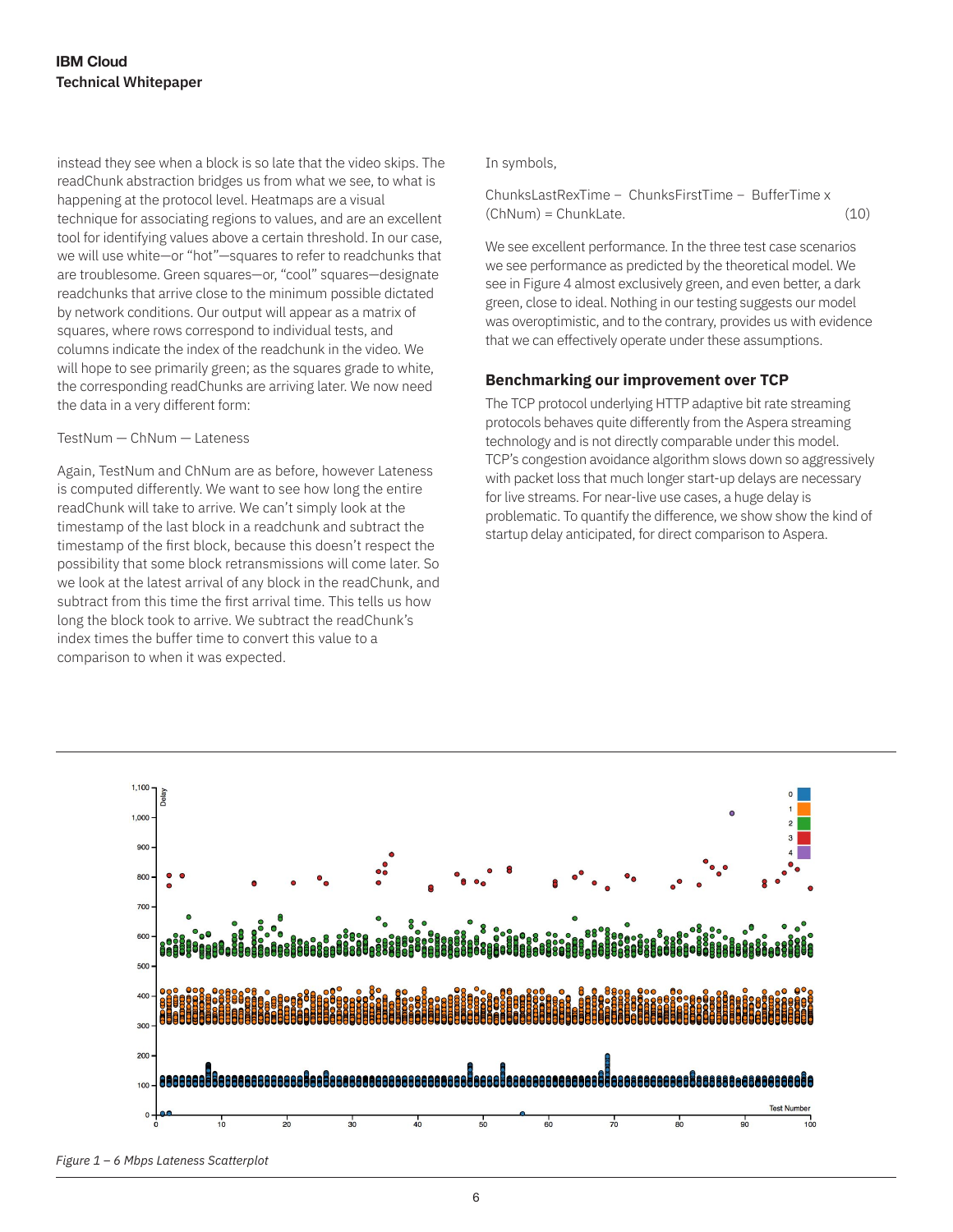

*Figure 2 – 10 Mbps Lateness Scatterplot*



*Figure 3 – 40 Mbps Lateness Scatterplot*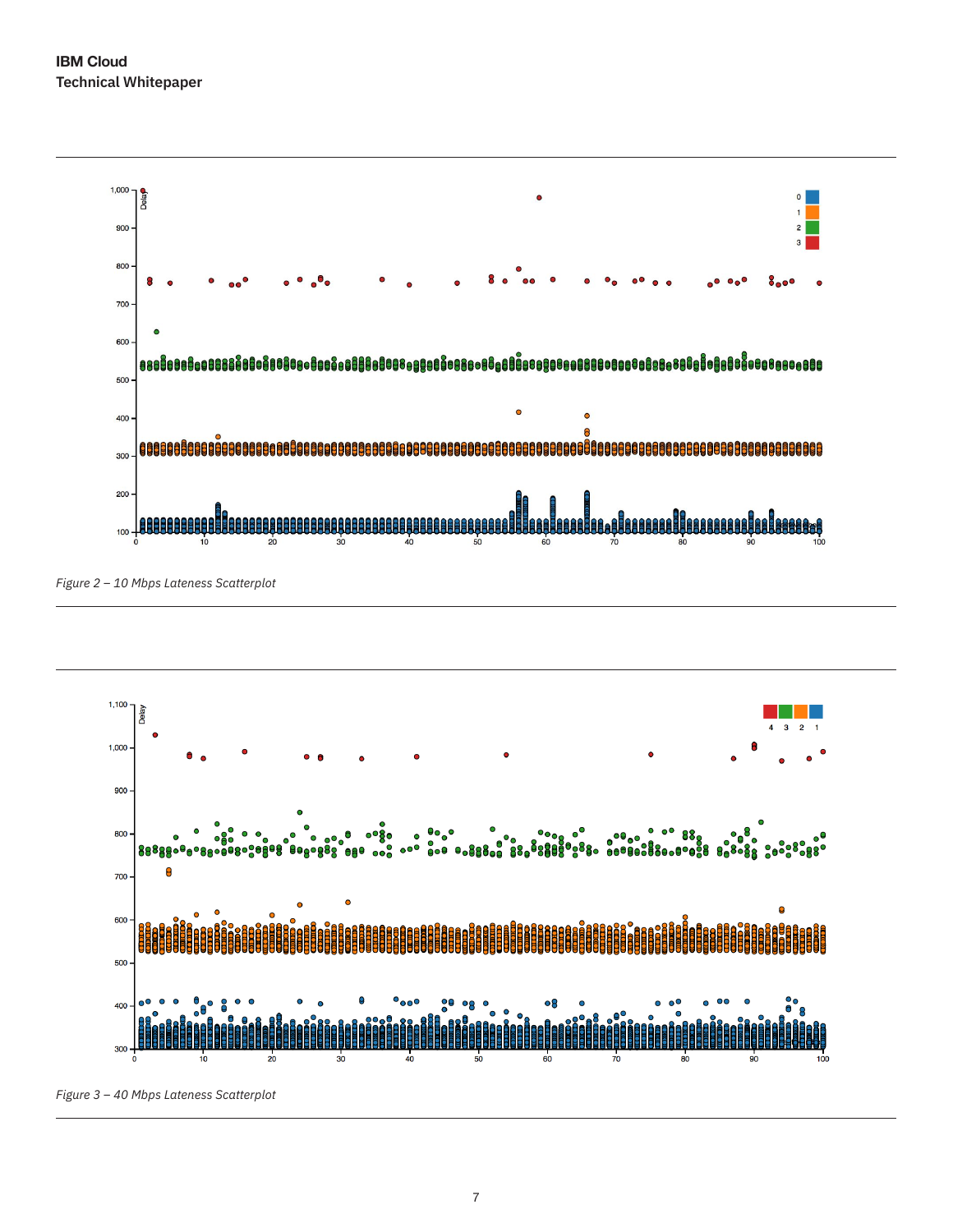

*Figure 4 – 6, 10, and 40 Mbps Skip Heatmaps (resp.)*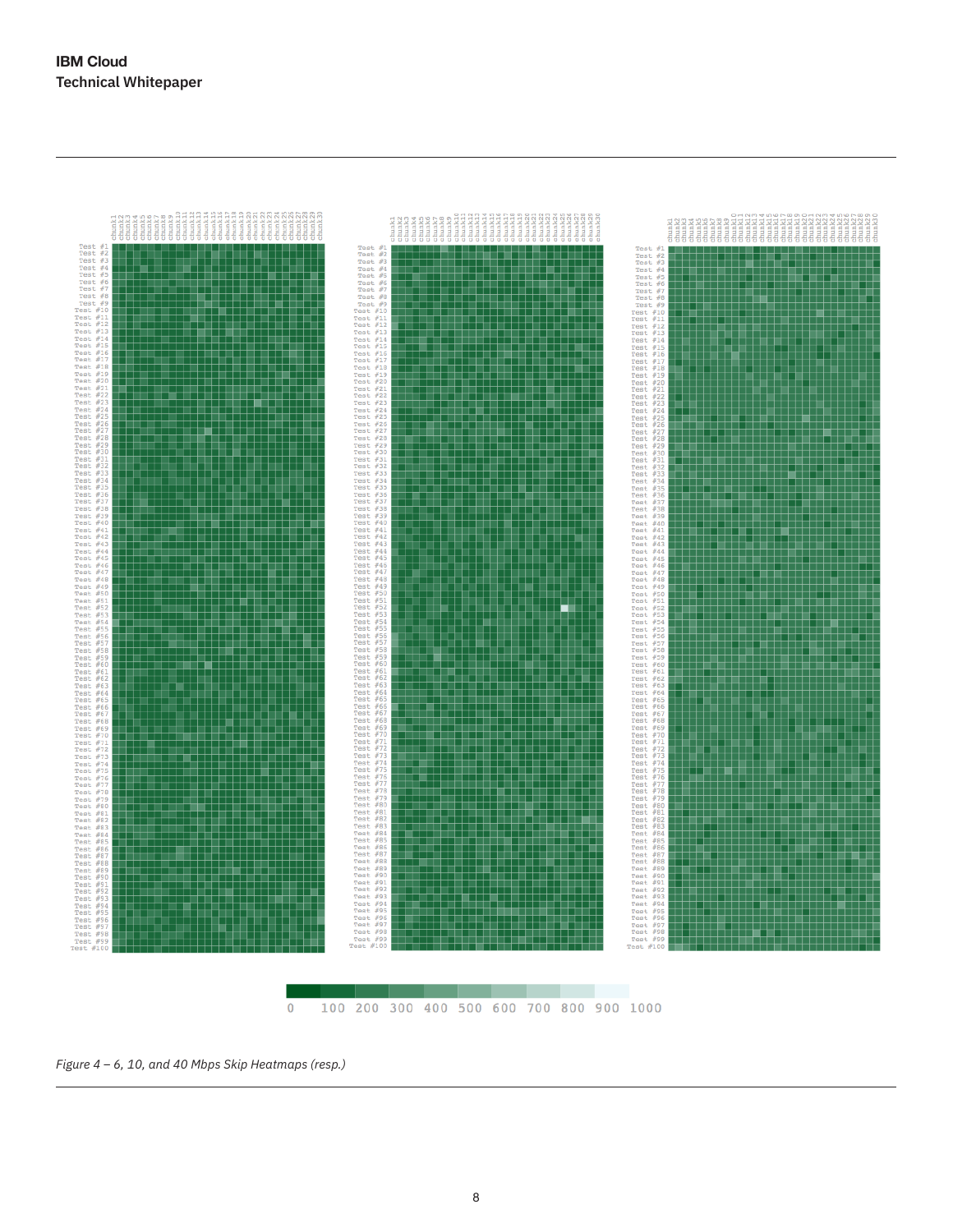For the scatterplots (Figures 5, 6, and 7) associated to TCP tests, we plot test number vs. startup delay in milliseconds. The startup delay means the amount of time before the first 1 second bucket, is ready to display. Notice that we can't guarantee continuous playback even from here; this is the minimal time, before we can start playing.

Some immediate take-aways from these scatterplots are:

- The variance in these statistics is extremeley high.
- The values themselves are huge, both in comparison to Aspera FASP, and for normal use-cases.

As suggested before, delays on the order of 15-120 seconds are totally unacceptable. In any of the cases, we see values well outsides the bounds of what we're willing to accept. Furthermore, we don't even see some cases with good performance; all cases are bad.

## **Conclusion**

IBM Aspera's streaming technology is no more a faster replacement to TCP streaming, than air travel is a faster replacement to American-European driving; you just cannot drive across the ocean. Aspera Streaming offers minimal playback delays, consistent delivery rates, and high network performance with excellent quality including negligible probability of skipping, opening new game changing possibilities for live and near live streaming at distance. For more information about Aspera Streaming and the underlying technology, please visit us at [https://www.ibm.com/us-en/](https://www.ibm.com/us-en/marketplace/aspera-streaming-for-video) [marketplace/aspera-streaming-for-video](https://www.ibm.com/us-en/marketplace/aspera-streaming-for-video).

## **About IBM Aspera**

IBM Aspera offers next-generation transport technologies that move the world's data at maximum speed regardless of file size, transfer distance and network conditions. Based on its patented, Emmy® award-winning FASP® protocol, Aspera software fully utilizes existing infrastructures to deliver the fastest, most predictable file-transfer experience. Aspera's core technology delivers unprecedented control over bandwidth, complete security and uncompromising reliability. Organizations across a variety of industries on six continents rely on Aspera software for the business-critical transport of their digital assets.

## **For more information**

For more information on IBM Aspera solutions, please visit <https://www.ibm.com/products/aspera> or contact us at [aspera-sales@ibm.com](mailto:aspera-sales%40ibm.com?subject=IBM%20Aspera%20Streaming%20WP)